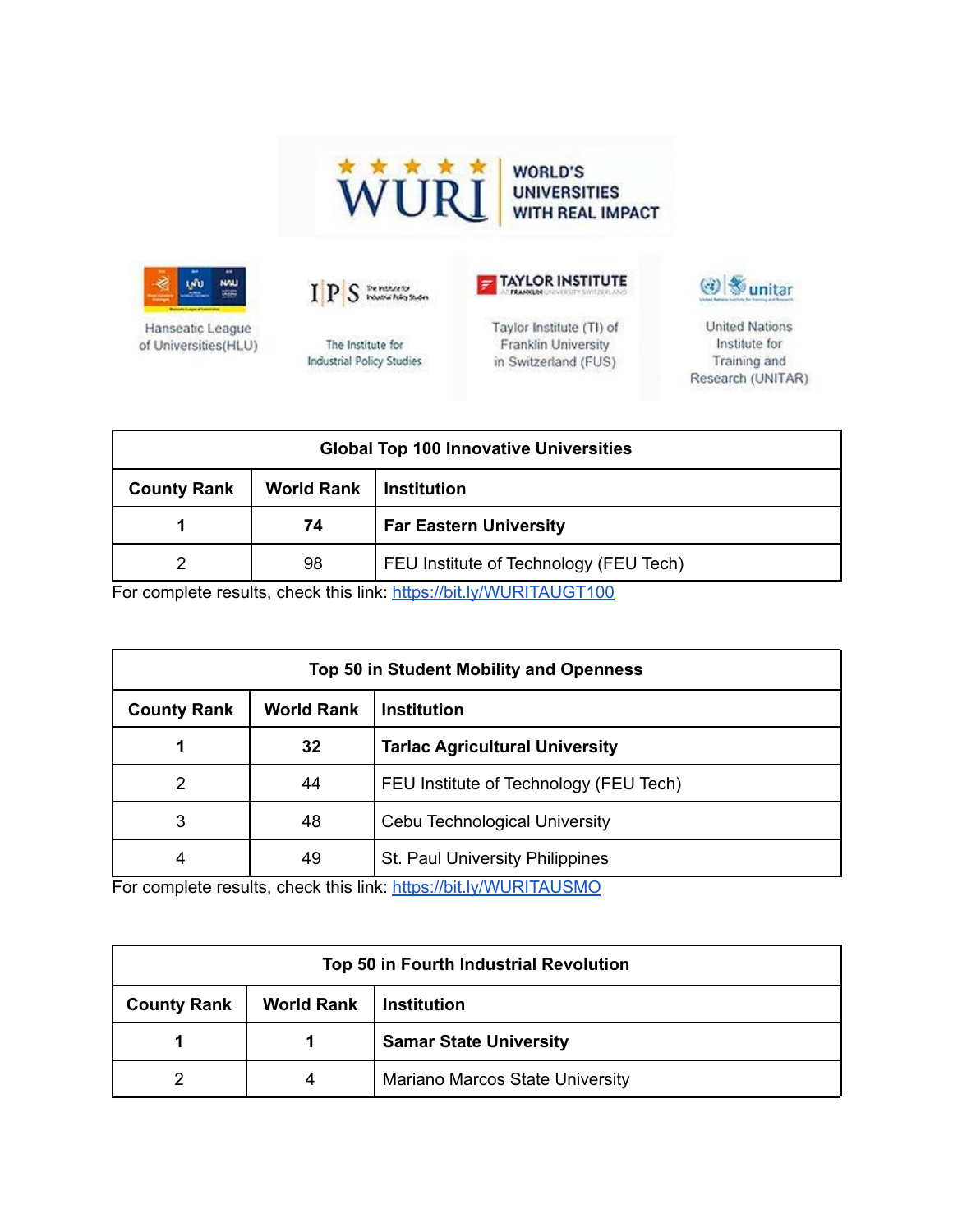| 3 | 19 | FEU Institute of Technology (FEU Tech)      |
|---|----|---------------------------------------------|
| 4 | 20 | St. Paul University Philippines             |
| 5 | 28 | <b>Far Eastern University</b>               |
| 6 | 39 | Lyceum of the Philippines University Cavite |
|   | 46 | <b>Tarlac Agricultural University</b>       |

For complete results, check this link: <https://bit.ly/WURITAUFIR>

| <b>Top 50 in Ethical Value</b> |                   |                                 |
|--------------------------------|-------------------|---------------------------------|
| <b>County Rank</b>             | <b>World Rank</b> | <b>Institution</b>              |
|                                | 15                | <b>Far Eastern University</b>   |
|                                | 33                | St. Paul University Philippines |

For complete results, check this link: <https://bit.ly/WIURITAUEV>

| <b>Top 50 in Entrepreneurial Spirit</b> |                   |                                               |
|-----------------------------------------|-------------------|-----------------------------------------------|
| <b>County Rank</b>                      | <b>World Rank</b> | <b>Institution</b>                            |
|                                         | 30                | <b>FEU Institute of Technology (FEU Tech)</b> |
|                                         | 38                | <b>Far Eastern University</b>                 |

For complete results, check this link: <https://bit.ly/WURITAUES>

| <b>Top 50 in Industrial Application</b> |                   |                                      |
|-----------------------------------------|-------------------|--------------------------------------|
| <b>County Rank</b>                      | <b>World Rank</b> | <b>Institution</b>                   |
|                                         | 35                | <b>Cebu Technological University</b> |
|                                         | 36                | Mariano Marcos State University      |
| 3                                       | 43                | <b>Samar State University</b>        |

For complete results, check this link: <https://bit.ly/WURITAUIA>